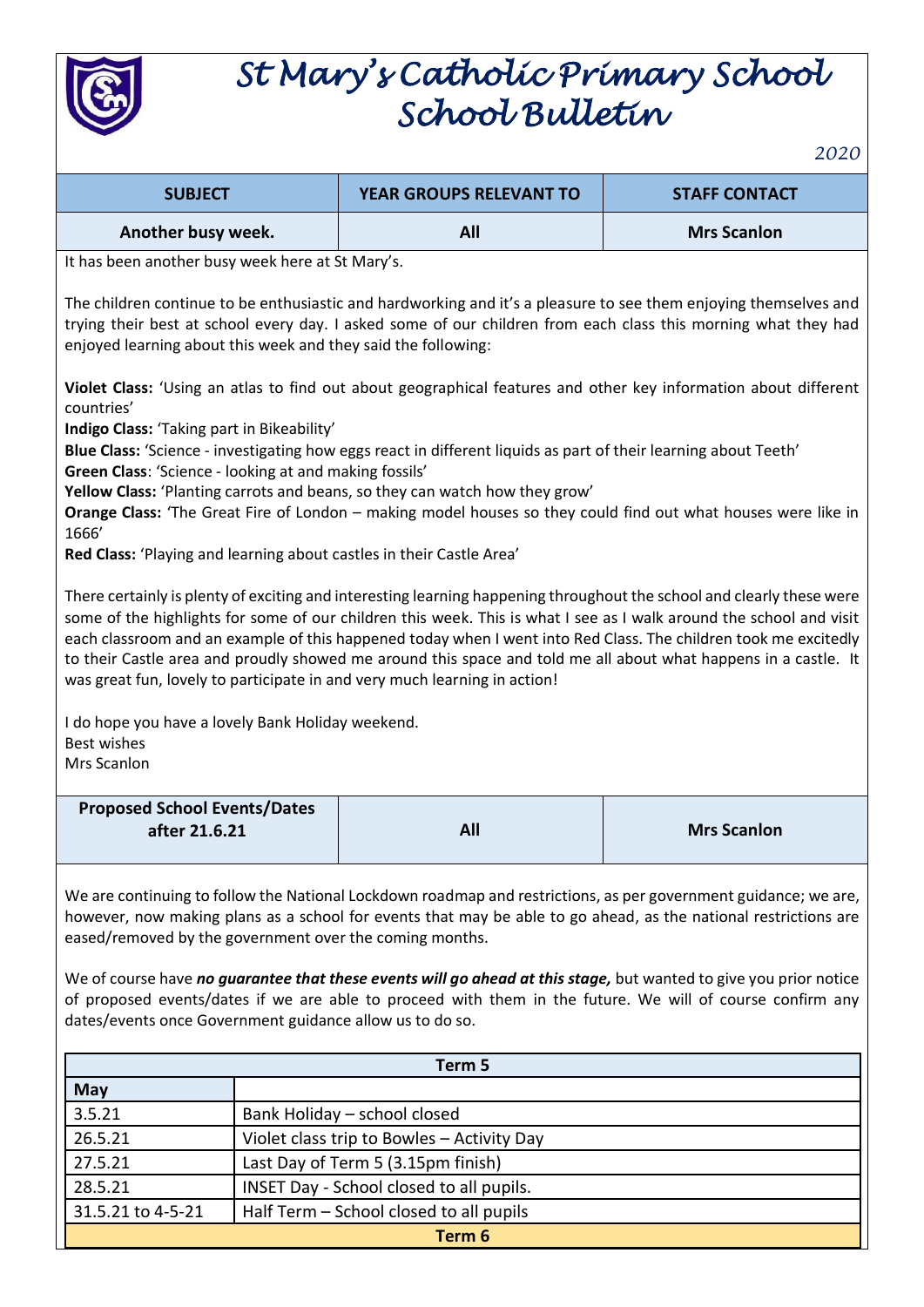| June                                                                                                                                                                                                                                                                                                                                                                                                                                                                                                                                                                                           |                                                                                                     |                                                               |                       |  |  |
|------------------------------------------------------------------------------------------------------------------------------------------------------------------------------------------------------------------------------------------------------------------------------------------------------------------------------------------------------------------------------------------------------------------------------------------------------------------------------------------------------------------------------------------------------------------------------------------------|-----------------------------------------------------------------------------------------------------|---------------------------------------------------------------|-----------------------|--|--|
| 7.6.21                                                                                                                                                                                                                                                                                                                                                                                                                                                                                                                                                                                         | First day of Term 6 for pupils                                                                      |                                                               |                       |  |  |
| 16.6.21                                                                                                                                                                                                                                                                                                                                                                                                                                                                                                                                                                                        |                                                                                                     |                                                               |                       |  |  |
|                                                                                                                                                                                                                                                                                                                                                                                                                                                                                                                                                                                                | St Gregory's Catholic Secondary School - Open Event for Year 5 pupils and<br>parents 8.55am to 12pm |                                                               |                       |  |  |
| 21.6.21                                                                                                                                                                                                                                                                                                                                                                                                                                                                                                                                                                                        | RE Events week - Islam                                                                              |                                                               |                       |  |  |
| 21.6.21                                                                                                                                                                                                                                                                                                                                                                                                                                                                                                                                                                                        |                                                                                                     | Red and Violet Class. Groups Photos                           |                       |  |  |
| July                                                                                                                                                                                                                                                                                                                                                                                                                                                                                                                                                                                           |                                                                                                     |                                                               |                       |  |  |
| 1.7.21                                                                                                                                                                                                                                                                                                                                                                                                                                                                                                                                                                                         |                                                                                                     | New Reception Class 2021 Transition - Make and Take (10-11am) |                       |  |  |
| 5.7.21                                                                                                                                                                                                                                                                                                                                                                                                                                                                                                                                                                                         | Secondary School Experience Day at St Gregory's for Indigo Class                                    |                                                               |                       |  |  |
| Week of 6.7.21                                                                                                                                                                                                                                                                                                                                                                                                                                                                                                                                                                                 | Violet Class Transition Days pupils going to Beacon - Days TBC                                      |                                                               |                       |  |  |
| 8.7.21 & 9.7.21                                                                                                                                                                                                                                                                                                                                                                                                                                                                                                                                                                                | Violet Class Transition Days for pupils going to St. Gregory's                                      |                                                               |                       |  |  |
| 9.7.21                                                                                                                                                                                                                                                                                                                                                                                                                                                                                                                                                                                         | Sports Day                                                                                          |                                                               |                       |  |  |
| 12.7.21                                                                                                                                                                                                                                                                                                                                                                                                                                                                                                                                                                                        |                                                                                                     | INSET Day - School closed to all pupils.                      |                       |  |  |
| 14.7.21                                                                                                                                                                                                                                                                                                                                                                                                                                                                                                                                                                                        | New Reception Class 2021 Transition - Stay and Play (10-11am)                                       |                                                               |                       |  |  |
| 14.7.21 & 15.7.21                                                                                                                                                                                                                                                                                                                                                                                                                                                                                                                                                                              |                                                                                                     | Violet/Indigo School Production (evenings)                    |                       |  |  |
| 16.7.21                                                                                                                                                                                                                                                                                                                                                                                                                                                                                                                                                                                        | <b>Reserve Sports Day</b>                                                                           |                                                               |                       |  |  |
| 23.7.21                                                                                                                                                                                                                                                                                                                                                                                                                                                                                                                                                                                        | Leavers Mass 9.30am                                                                                 |                                                               |                       |  |  |
| 23.7.21                                                                                                                                                                                                                                                                                                                                                                                                                                                                                                                                                                                        |                                                                                                     | Last Day of Term (1pm finish)                                 |                       |  |  |
| <b>Letter from ESCC Director of</b><br><b>Public Health and children's</b><br><b>Services</b>                                                                                                                                                                                                                                                                                                                                                                                                                                                                                                  |                                                                                                     | All                                                           | <b>Mrs Scanlon</b>    |  |  |
| Please read the attached letter from the ESCC Director of Public Health and Children's Services. It contains<br>information about COVID testing for people in households with primary and secondary aged children or<br>children under 5 who are going to nursery or to a childminder.                                                                                                                                                                                                                                                                                                         |                                                                                                     |                                                               |                       |  |  |
| <b>Bikeability</b>                                                                                                                                                                                                                                                                                                                                                                                                                                                                                                                                                                             |                                                                                                     | Year 5                                                        | <b>Mrs Piper</b>      |  |  |
| This week a number of pupils from Indigo class took part in Bikeability Training, provided by the East<br>Sussex Cycle Training Team. We are all very proud of how responsible and mature they were this week.<br>Their behaviour was a real credit to the school and they showed great listening skills. The participants<br>were all rewarded with Level 2 Bikeability certificates today, which demonstrates that they have<br>succeeded in demonstrating the skills required to cycle on the roads safely. Well done.                                                                      |                                                                                                     |                                                               |                       |  |  |
| <b>May Day Public Holiday</b>                                                                                                                                                                                                                                                                                                                                                                                                                                                                                                                                                                  |                                                                                                     | All                                                           | <b>Office</b>         |  |  |
| A reminder that school is closed on Monday 3 <sup>rd</sup> May as it is the May Day Public Holiday.                                                                                                                                                                                                                                                                                                                                                                                                                                                                                            |                                                                                                     |                                                               |                       |  |  |
| <b>Roblox</b>                                                                                                                                                                                                                                                                                                                                                                                                                                                                                                                                                                                  |                                                                                                     | All                                                           | <b>Mrs Morley</b>     |  |  |
| Attached to this newsletter is a Guide for Parents about the online platform Roblox, for your information.                                                                                                                                                                                                                                                                                                                                                                                                                                                                                     |                                                                                                     |                                                               |                       |  |  |
| <b>Thank you</b>                                                                                                                                                                                                                                                                                                                                                                                                                                                                                                                                                                               |                                                                                                     | All                                                           | <b>Miss Heathcote</b> |  |  |
| Very dear St Mary's Children, Staff, Parents and Carers,<br>Thank you, thank you, thank you with all my heart for all the amazing, touching, lovely and humbling wishes and<br>incredible gifts that you have given to me.<br>I received so many lovely things. Where I can I have thanked you individually but this has not been possible in all<br>cases. To those of you whom I haven't been able to thank personally, please accept my deepest thanks for the so-<br>many perfectly chosen, very personal, delightful, totally apt, delicious and absolutely overwhelming presents. I feel |                                                                                                     |                                                               |                       |  |  |

so blessed.